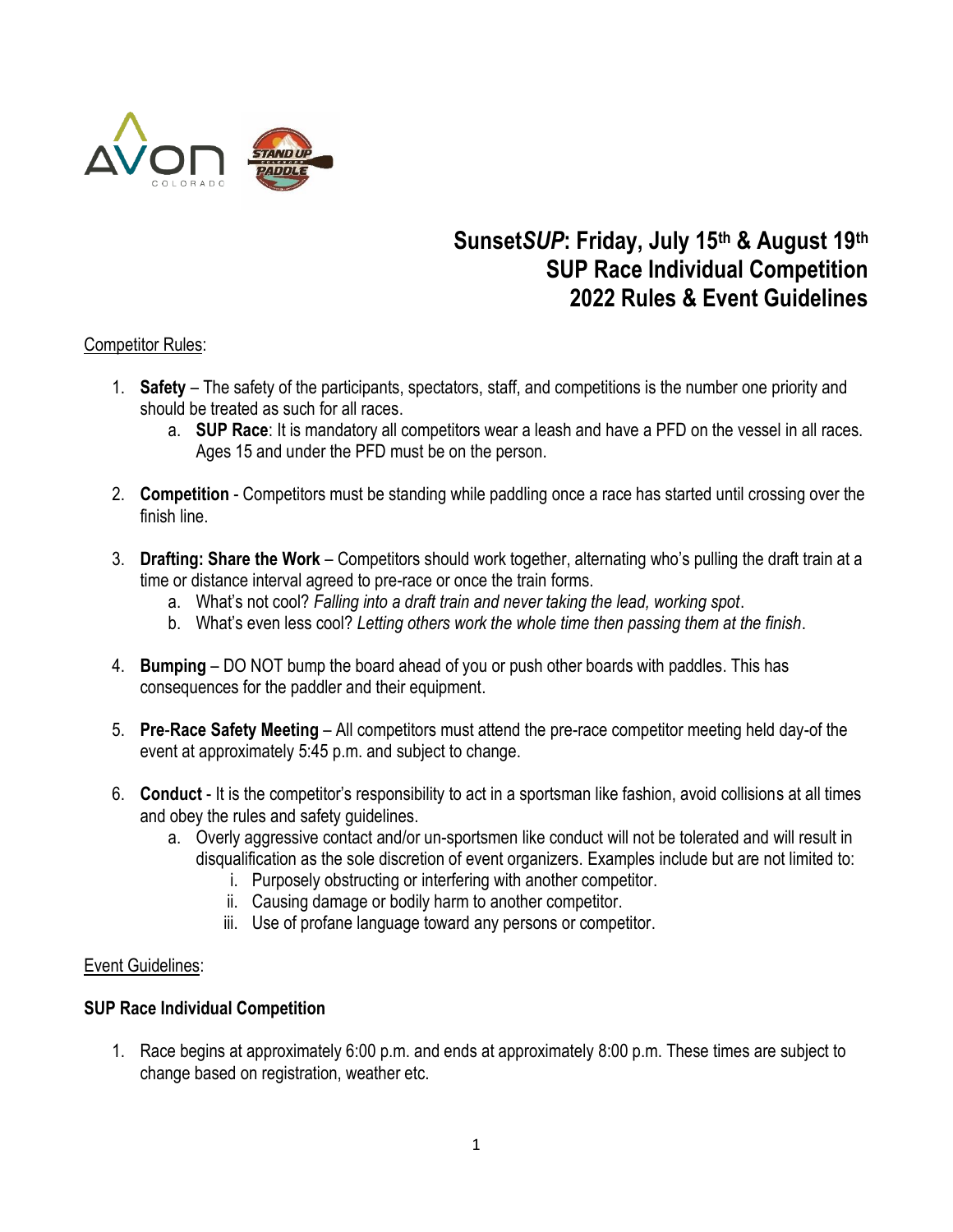- 2. Registration:
	- a. Pre-register online at [Active.com](https://www.active.com/avon-co/other-endurance/sunsetsup-2022) until noon on Friday of race day.
	- b. Walk-up registration as space allows the day of is cash only and available between 4:30 and 5:30 p.m.
- 3. Categories for Adult SUP Competition
	- a. Unlimited Inflatable & Hard Board 12'6 to 14 ft. in length; participants use their own board.
	- b. Stock Inflatable & Hard Board 11 ft. in length and under; participants use their own board.
	- c. If you don't have a SUP board and want to compete, you can rent from [SUP CO](https://standuppaddlecolorado.com/location/avon-vail/) directly for a discounted rate of \$20.
- 4. Age Requirements:
	- a. Adults 15 years of age and older.
	- b. Kid's age requirements 14 years of age or younger.
- 5. Adult Race:
	- a. Two (2) laps in length taking between 15-25 minutes to complete.
	- b. Registration fee is \$15 per person.
	- c. Cash prizes for each category as outlined below in Section 7.
- 6. Kid's Race:
	- a. Both Inflatable and Hard Boards participate in the same race.
	- b. One (1) lap around the same course as adults.
	- c. No registration fees.
	- d. Prizes awarded by age group:
		- i. Ages 14 to 12
		- ii. Ages 11 and under
		- iii. Prizes for 1<sup>st</sup>, 2<sup>nd,</sup> and 3<sup>rd</sup> place only, no prizes for participation
- 7. Registration Fees and Cash for Grabs (a.k.a. Purse)
	- a. Registration fee is \$15 for all adult competitors
	- b. Purse for adult categories
		- i. 1<sup>st</sup> place = \$75 for each category
		- ii. 2<sup>nd</sup> place = \$50 for each category
		- iii.  $3<sup>rd</sup>$  place = \$25 for each category
		- iv. Prizes for 1st, 2nd and 3rd place only, no prizes for participation
- 8. Race Type
	- a. The SUP Competition course is set up to have upwind, side or off the wind and downwind conditions. This type of course can allow for 2 loops or laps. See map.
- 9. Starting and Finishing Procedures
	- a. Starting Sequence- The start of the race shall provide a start timing sequence announced at the paddlers meeting that gives the paddlers a 3-minute and 1-minute warning before the mass water start.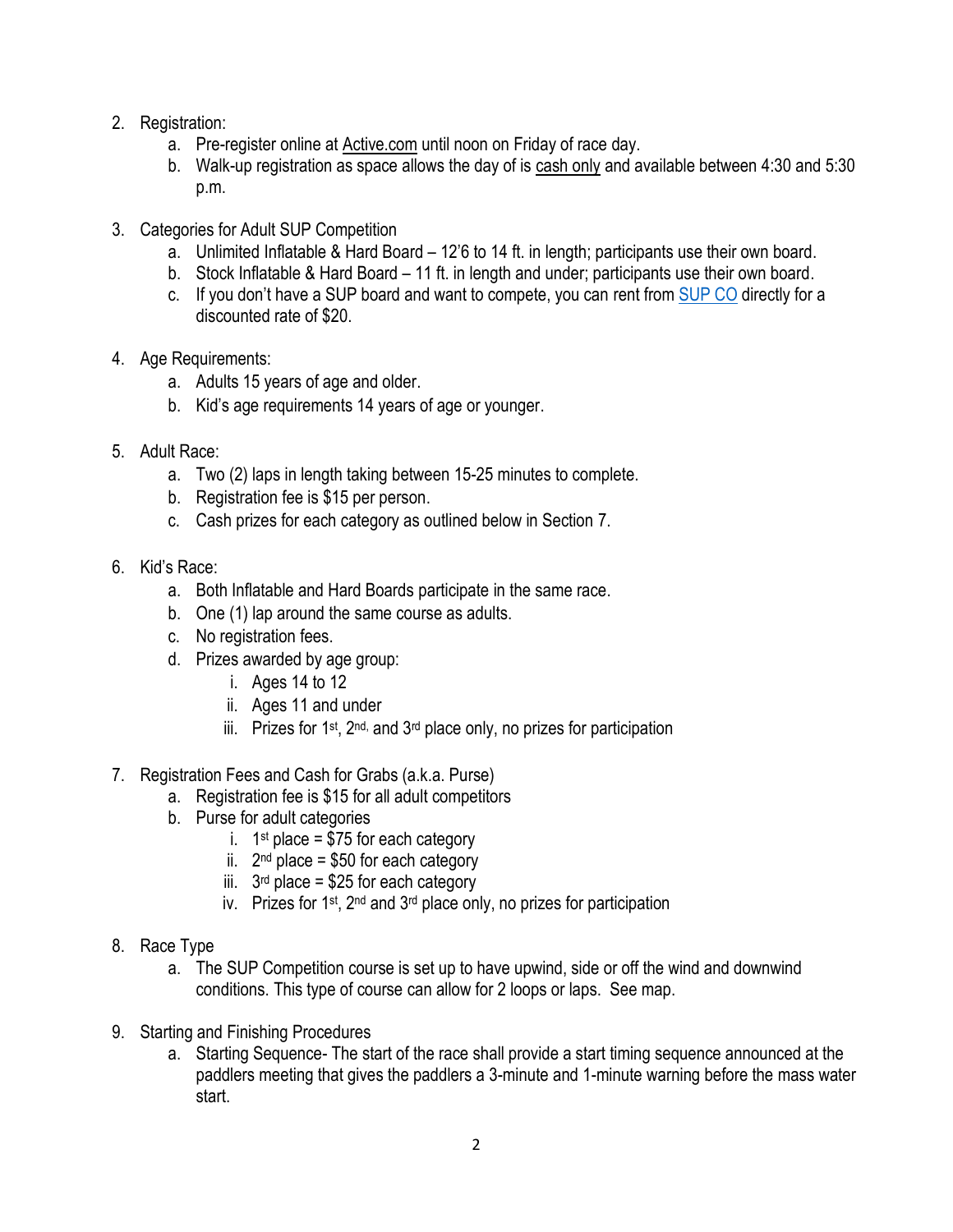b. Water Start & Finish - Form a straight line between two points, timing personnel on SUP boards.

# **Course Maps:**



# **Sunset SUP Course – Friday, July 15th:** \*\*Subject to change